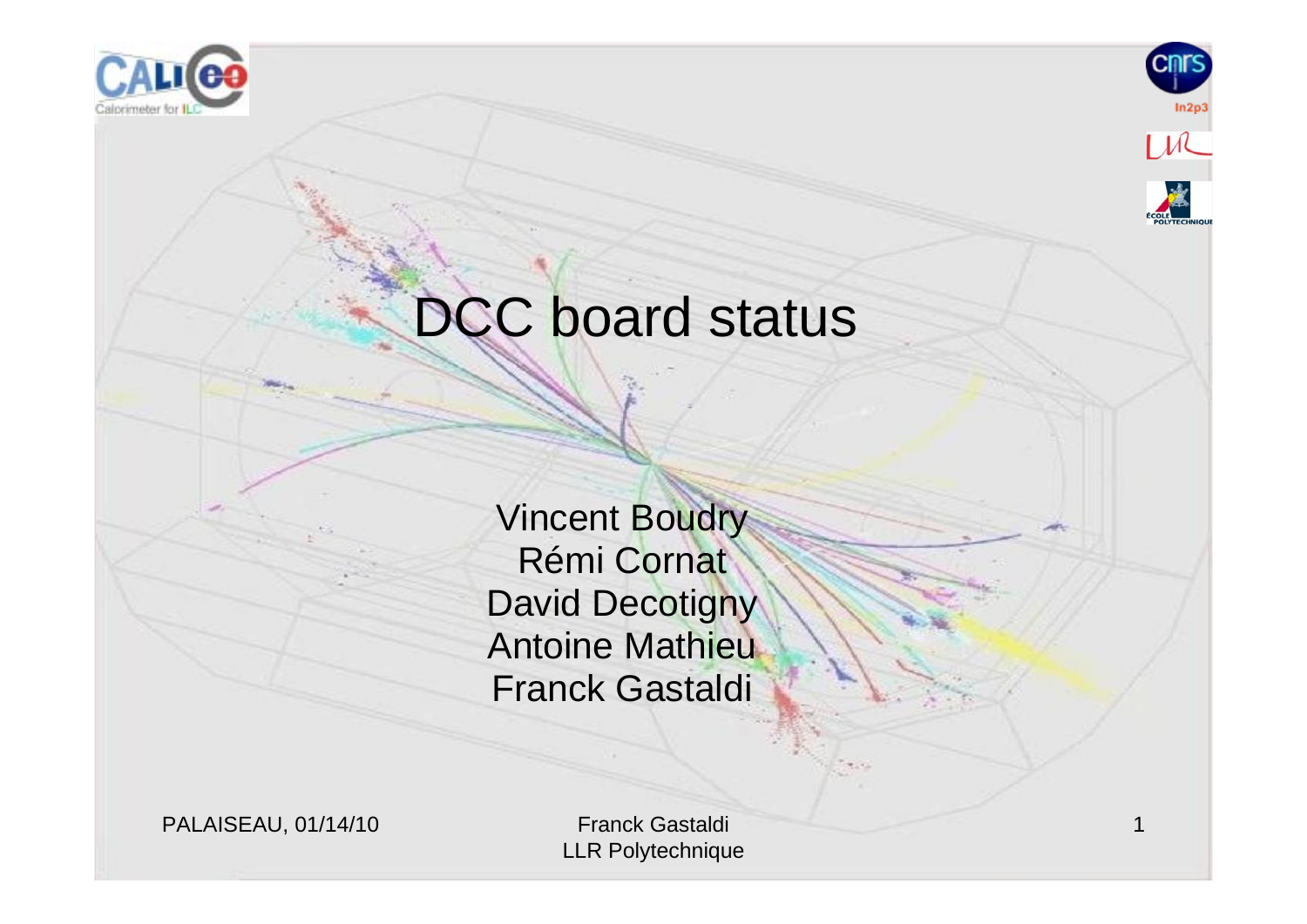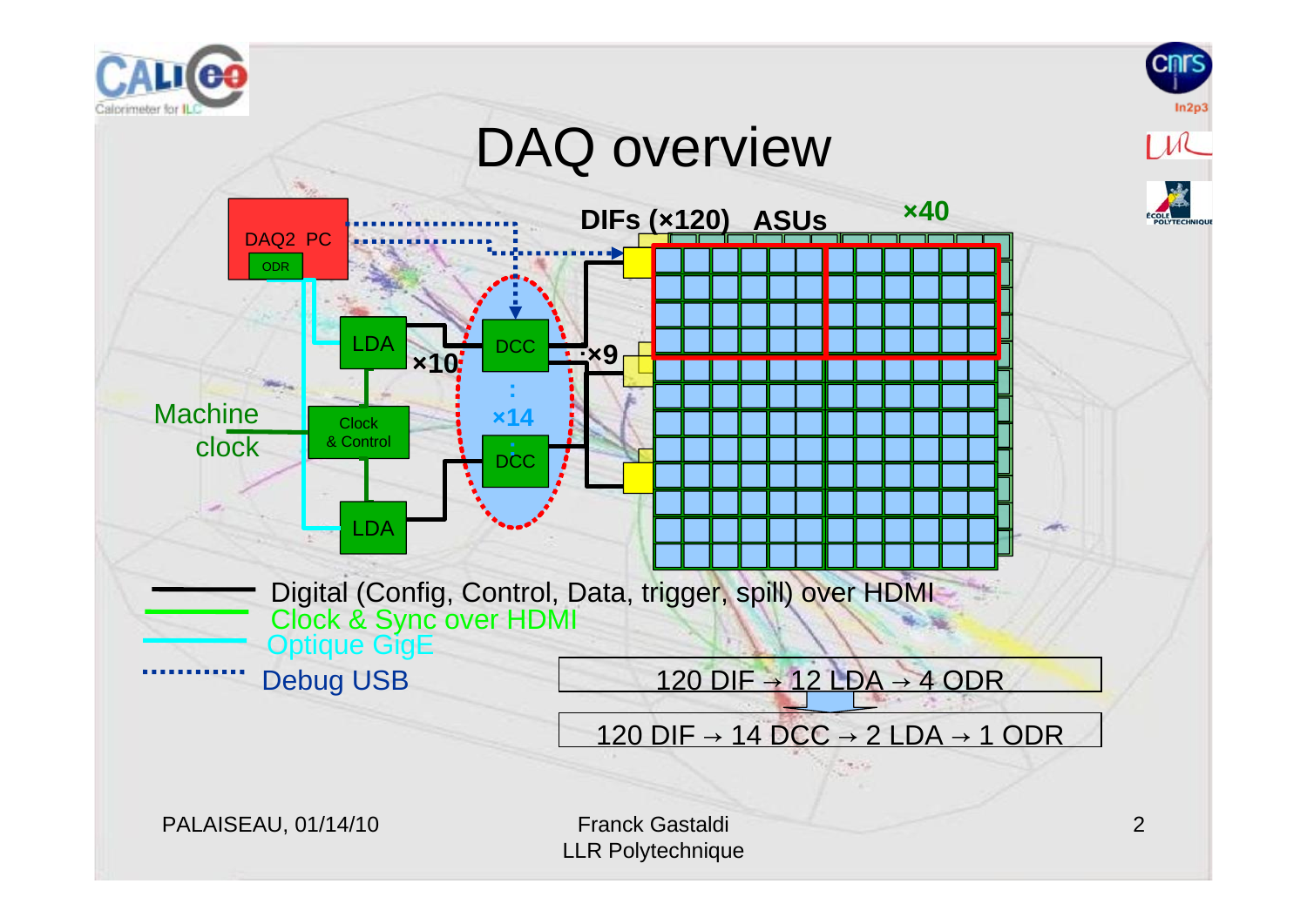

### FPGA architecture by functionalities

**Cnrs** 

 $LML$ 

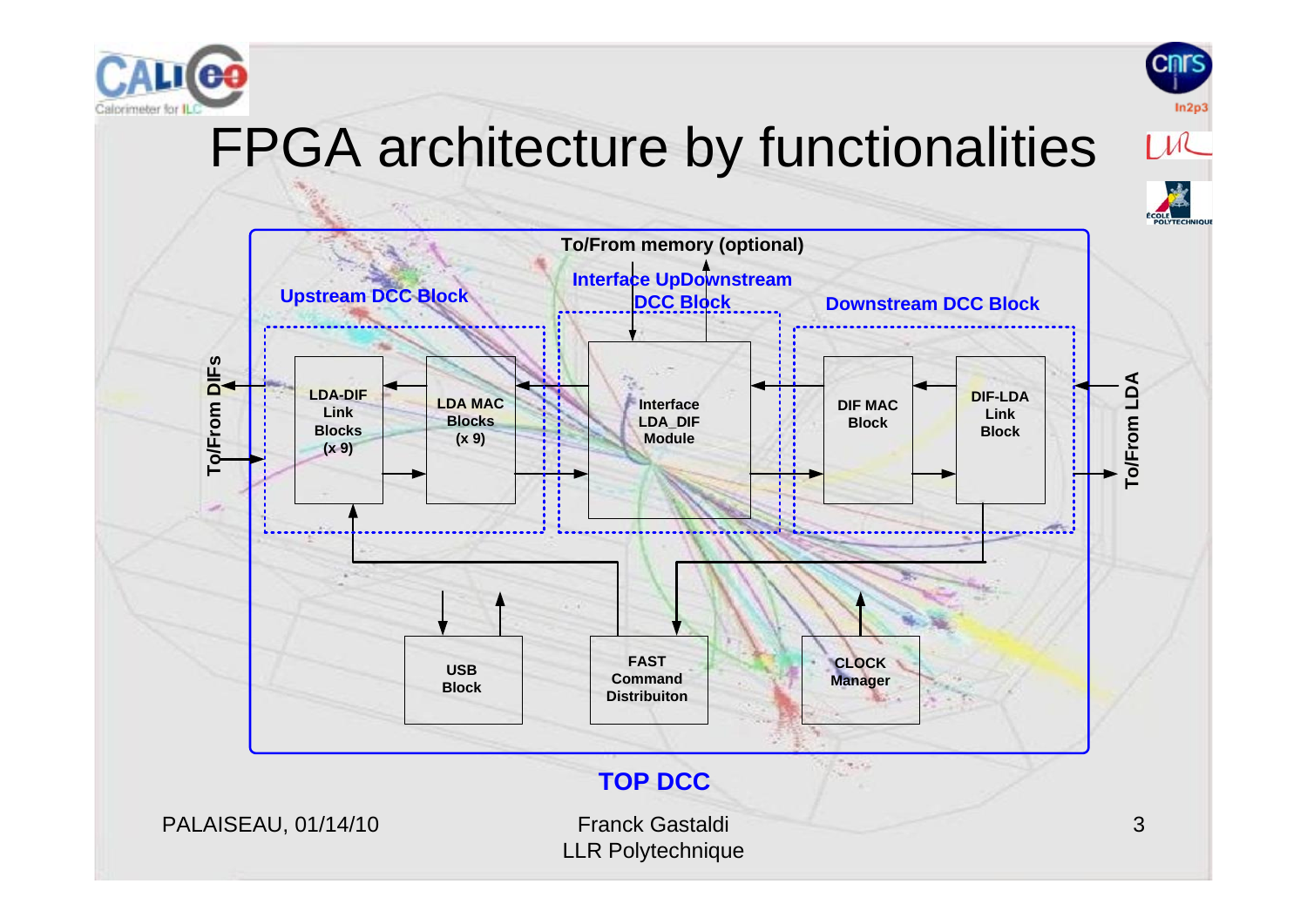# DCC prototype



PALAISEAU, 01/14/10 Franck Gastaldi

alorimeter for IL

LLR Polytechnique

**Cnrs**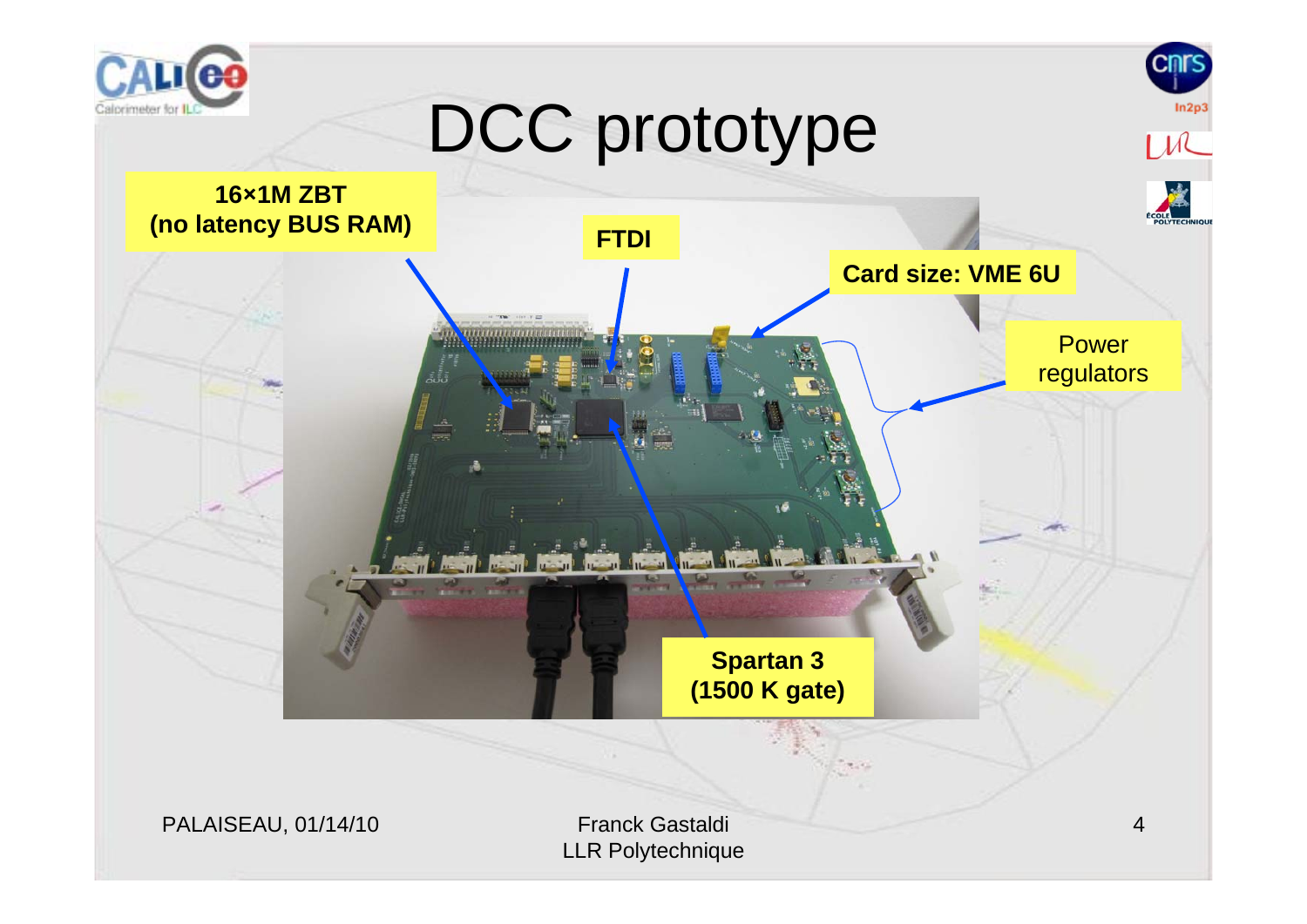

#### Test bench at LLR

Remark : All test are made via USB access

#### **Test Bench overview**

#### **CCC & DCC Chassis**

**CNTS** 

 $\mathsf{L}$ 

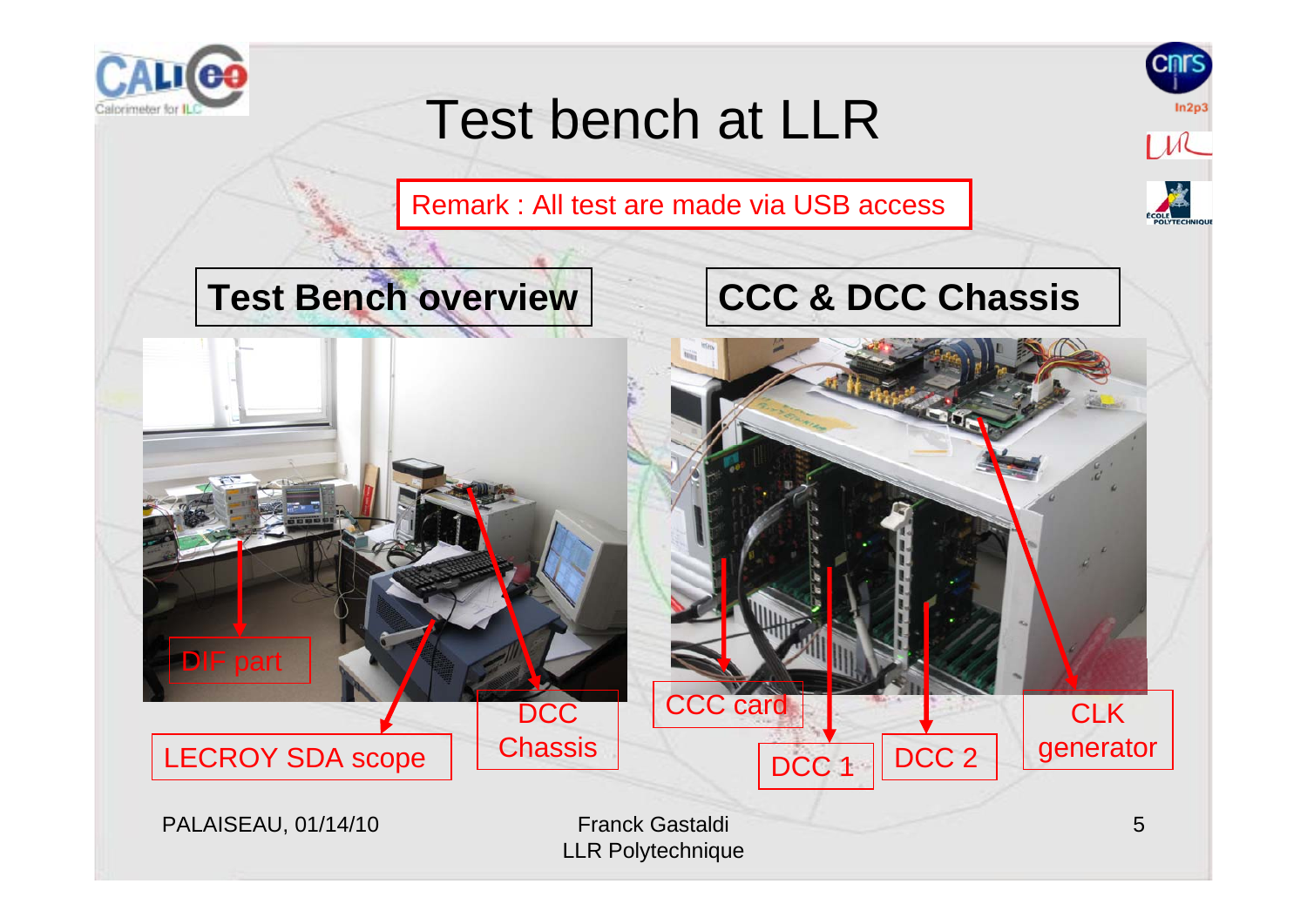

#### VHDL Test Bench



PALAISEAU, 01/14/10 Franck Gastaldi

LLR Polytechnique

**Cnrs** 

 $1\mu$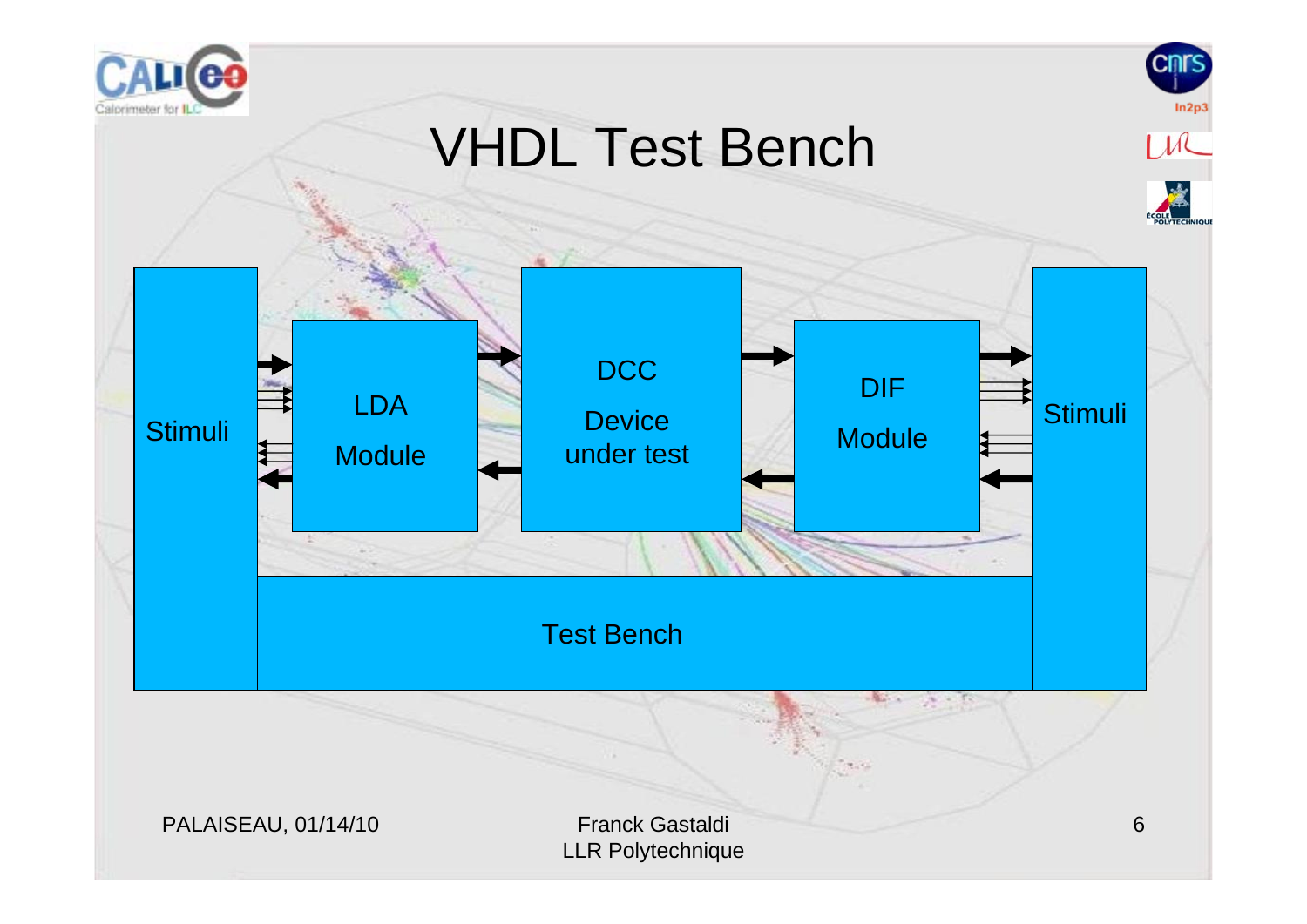

## VHDL Blocks

- All VHDL blocks are designed
- Some bugs are resolved or they will be it
- The prototype card can read up to 4 DIFs
- Some problems are meet for the block transfer from LDA with more one channel
	- The simulation works correctly up to "placement and routing" and is corrupted for the full-timing simulation
	- After some analysis on the timing report, it would seems that some net have a hold time violation.
	- The next days will be dedicate to resolve this violation.

PALAISEAU, 01/14/10 Franck Gastaldi

LLR Polytechnique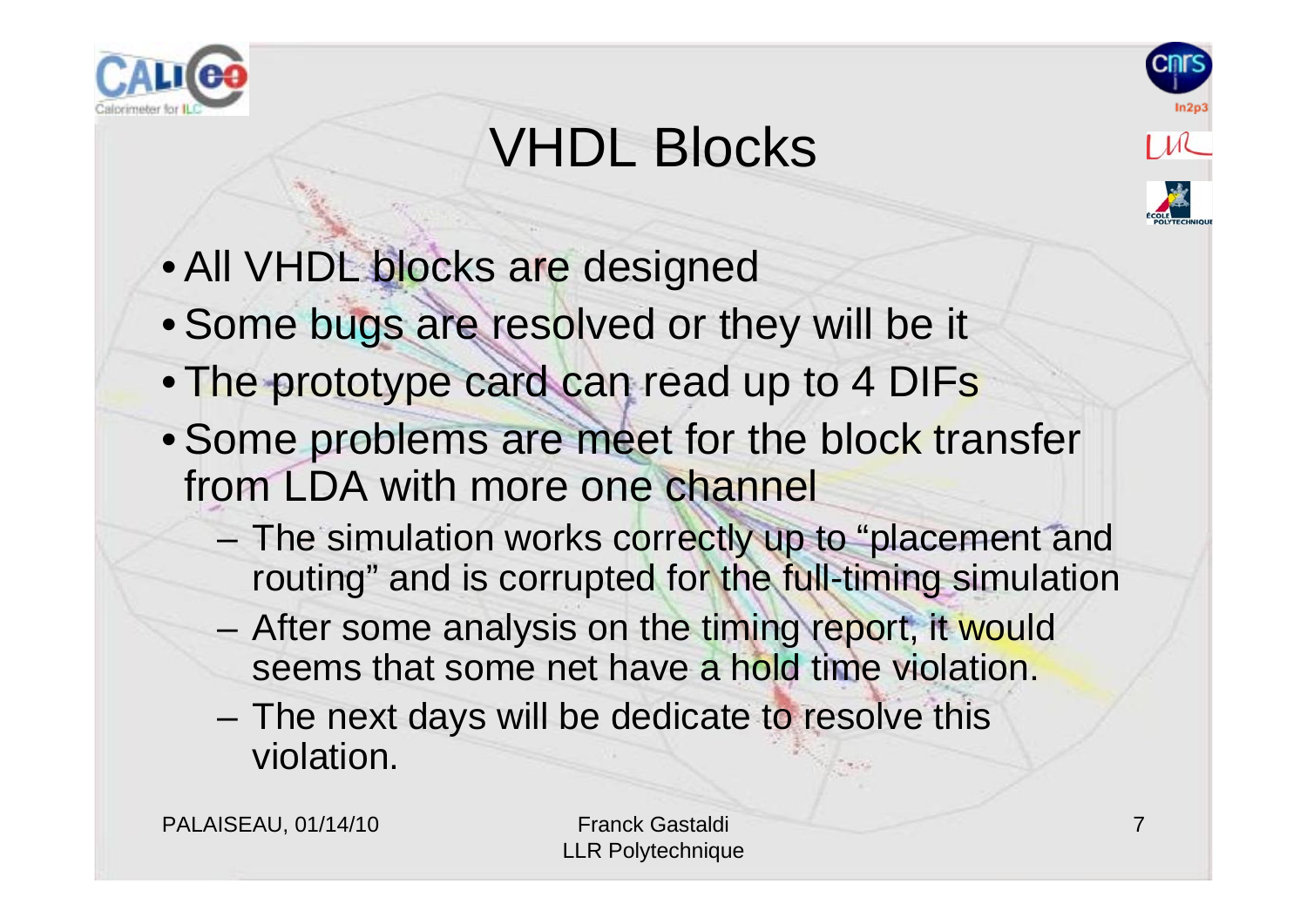

## **Conclusion**

- Next days : priority to resolve the timing violation
- Until to the DCC production:
	- Tests & validation of VHDL code implemented on the DCC
	- Improvement of DCC card (layout) before production
	- DCC Production:
		- February 2010 : PCB production
		- March 2010 : PCB cabling
		- April July 2010: tests at LLR
			- Test of Multi-channel on the DCC
			- Test of a real DAQ Chain (LDA, DCC, DIF)
- Full DAQ : estimated for summer 2010

LLR Polytechnique

**CNTS**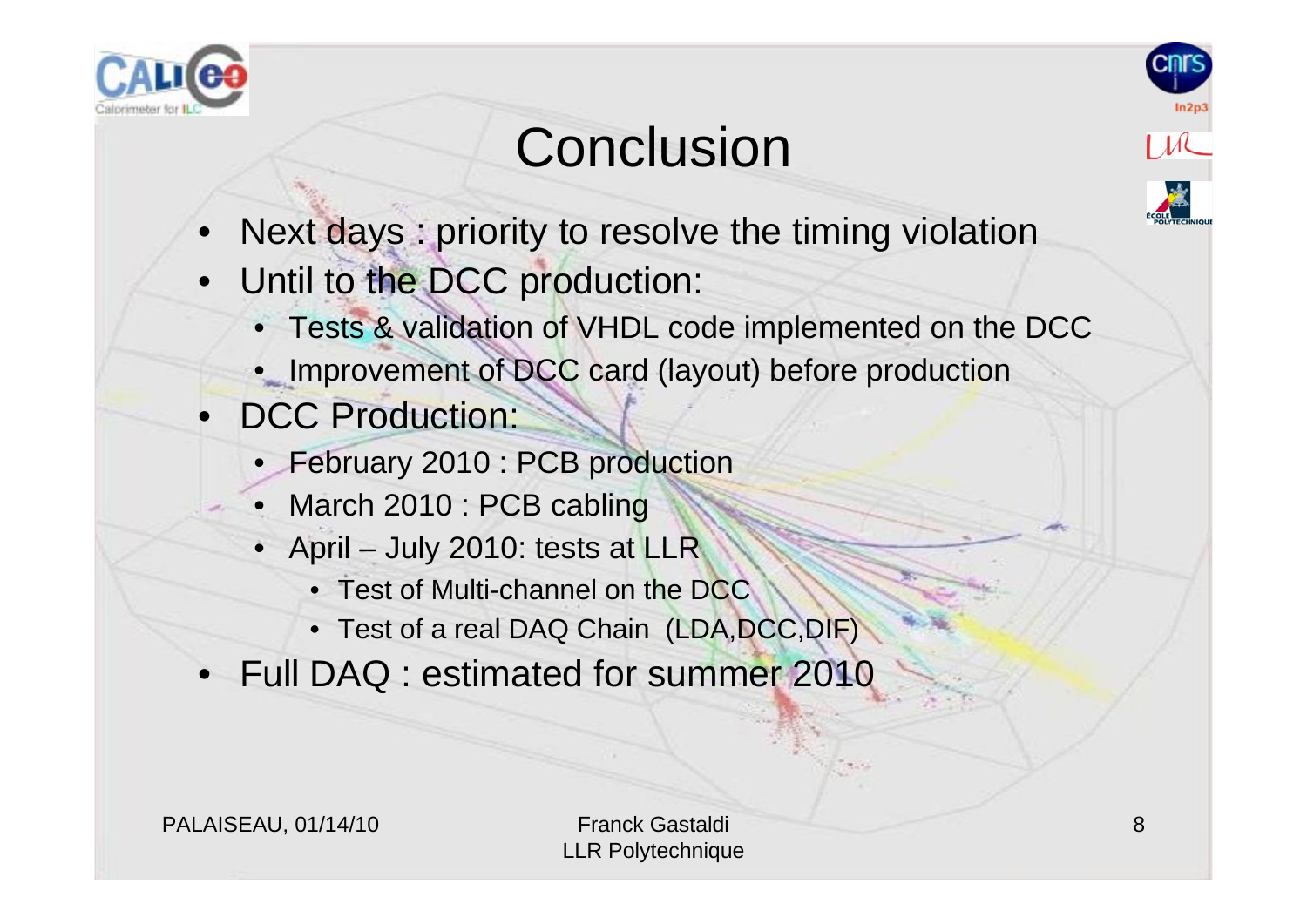





# Back up

PALAISEAU, 01/14/10 Franck Gastaldi

LLR Polytechnique

9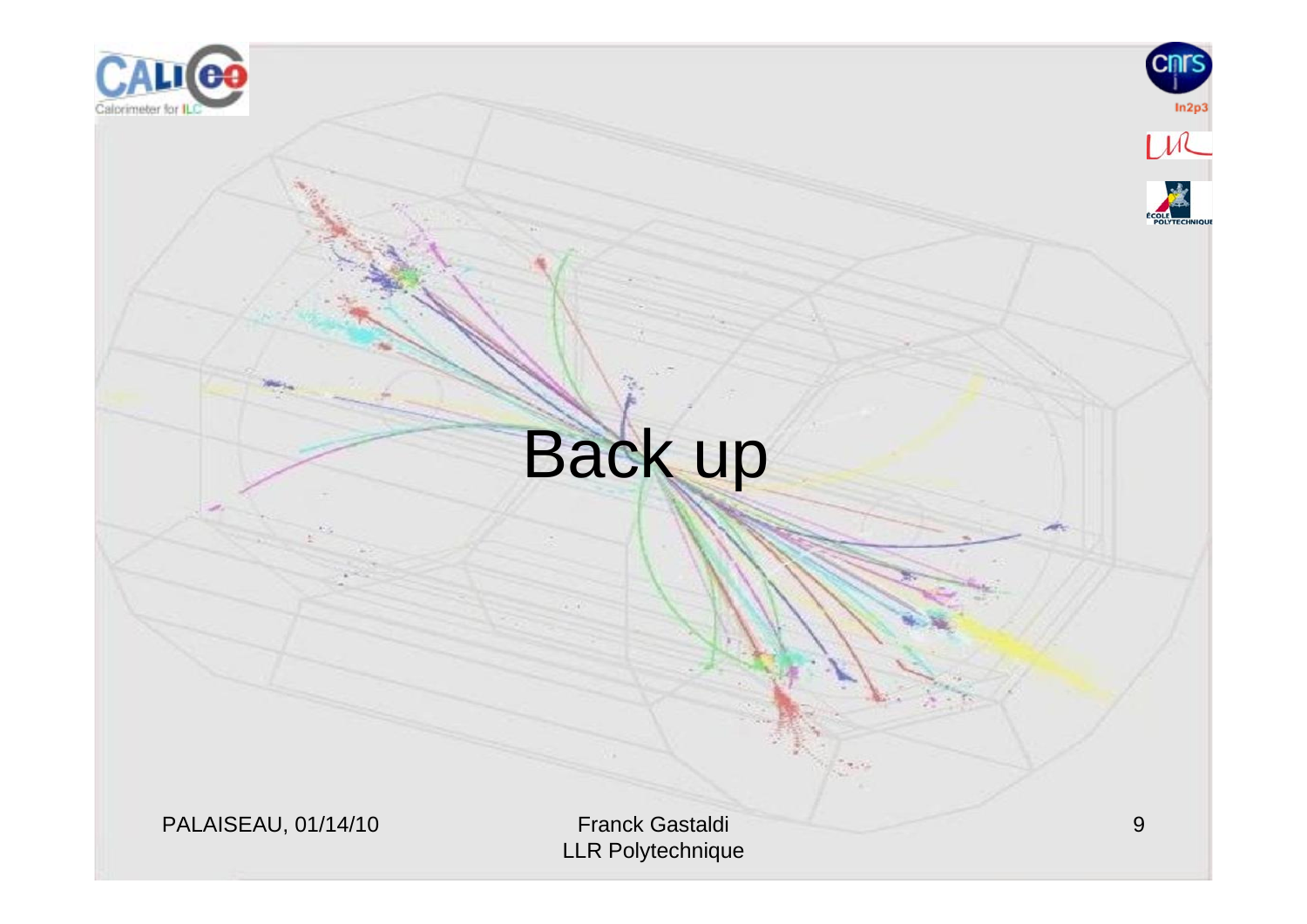



### Everything is resumed here

- Main specification : Reduce the number of LDA and ODR for the DHCAL & optimize the data flux
- Without DCC:
	- 3 Difs/layer (40 Layers)
	- 10 Difs/LDA => 12 LDA and 3 ODR
- With DCC, we need :
- 9 DIFs/DCC => 14 DCC => 2 LDA and 1 ODR
- Characteristics :
	- To be transparent between DIF and LDA
	- Broadcast all fast commands from LDA to all DIFs
	- Send the packet R/O one after the other
	- Read 9 DIFs (objective)
	- Availability of USB access
- Firmware : Re-use as far as possible existing VHDL blocks (Marc)
- Homemade card
	- Cheaper: objective (max 600  $\in$ /card) for the production

PALAISEAU, 01/14/10 Franck Gastaldi

LLR Polytechnique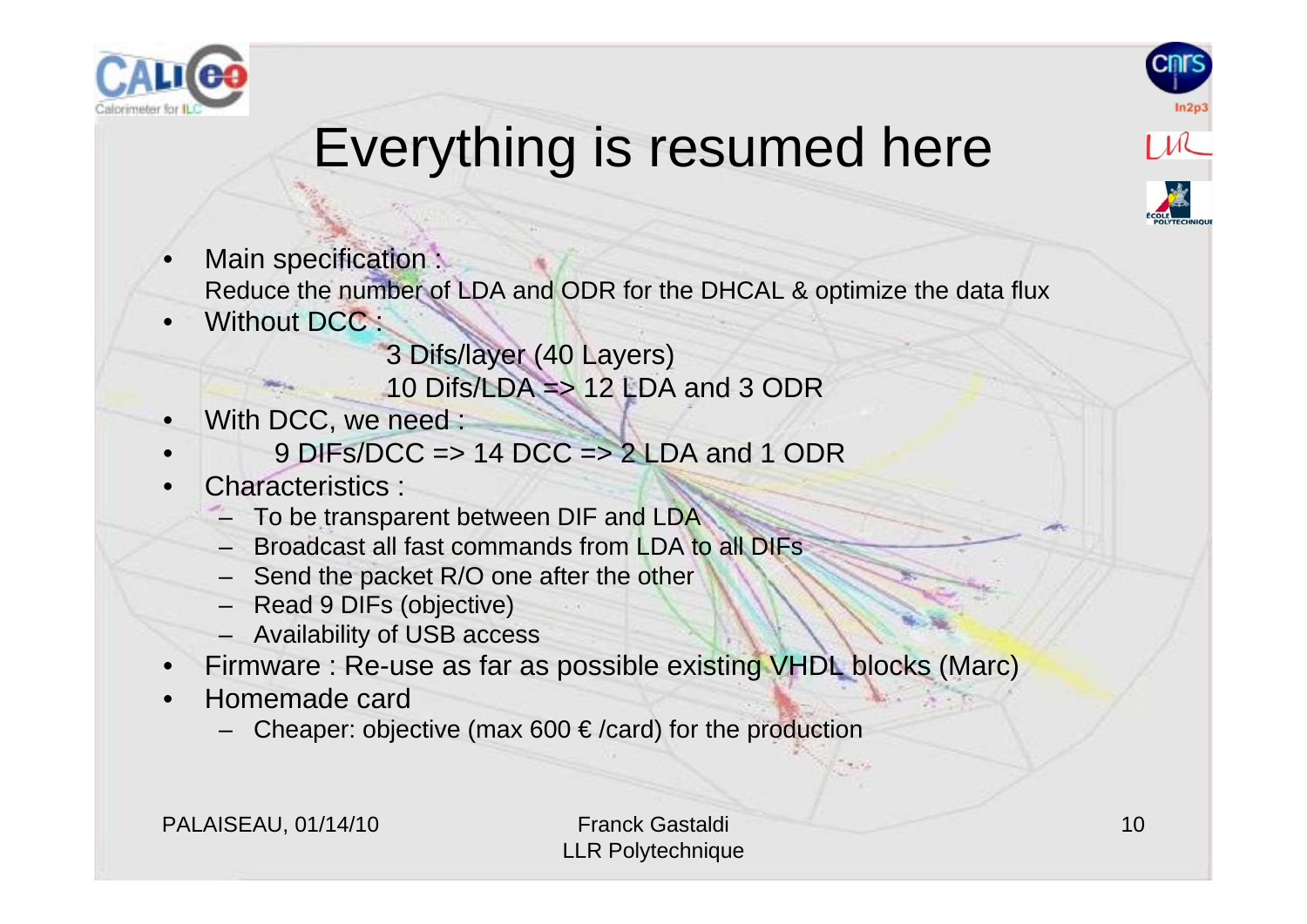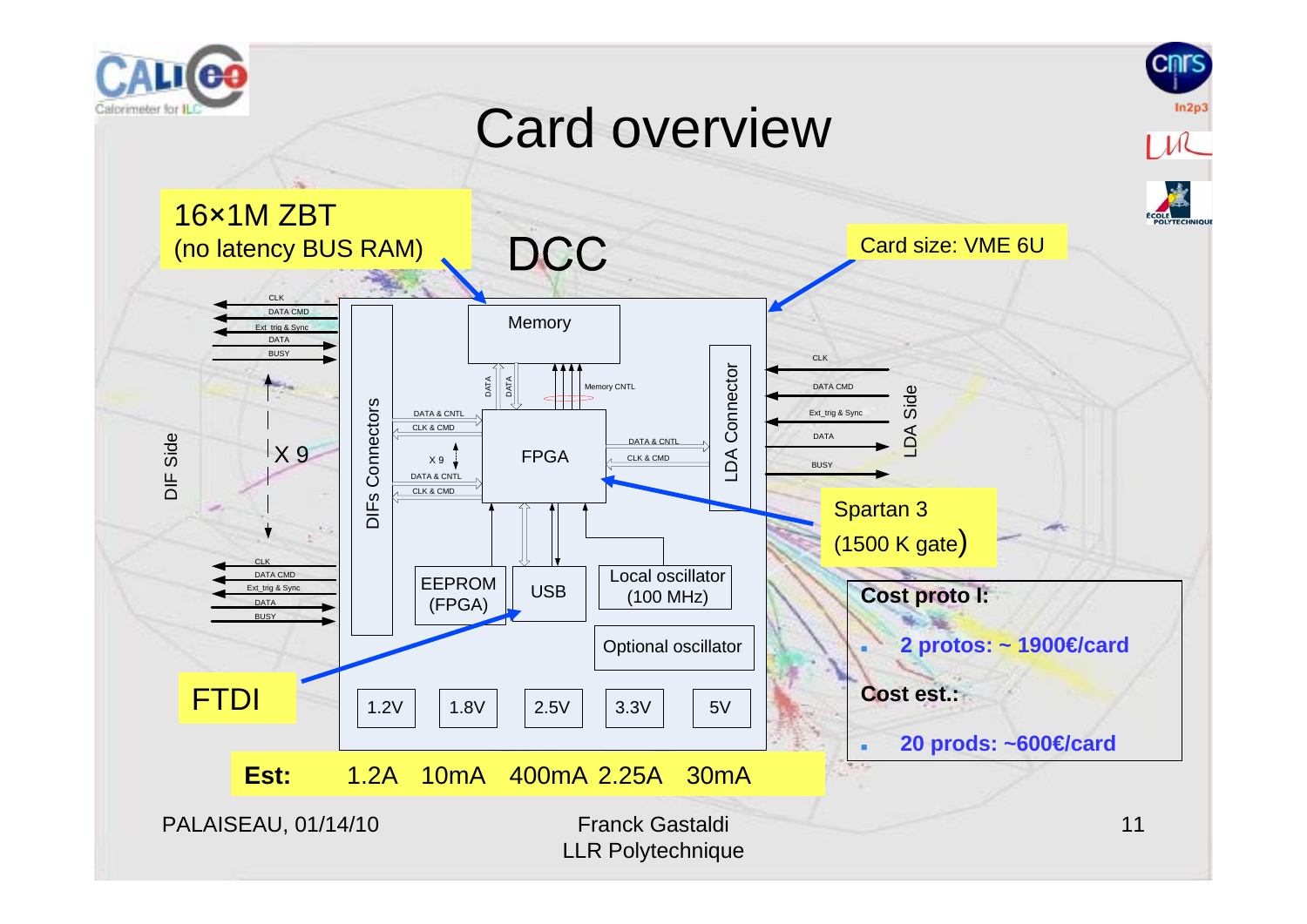

**To/ From DIFs**



#### Link DCC(LDA) to DCC (full) to DIF via USB Link DCC(LDA) to DIF via USB

PALAISEAU, 01/14/10 Franck Gastaldi

LLR Polytechnique